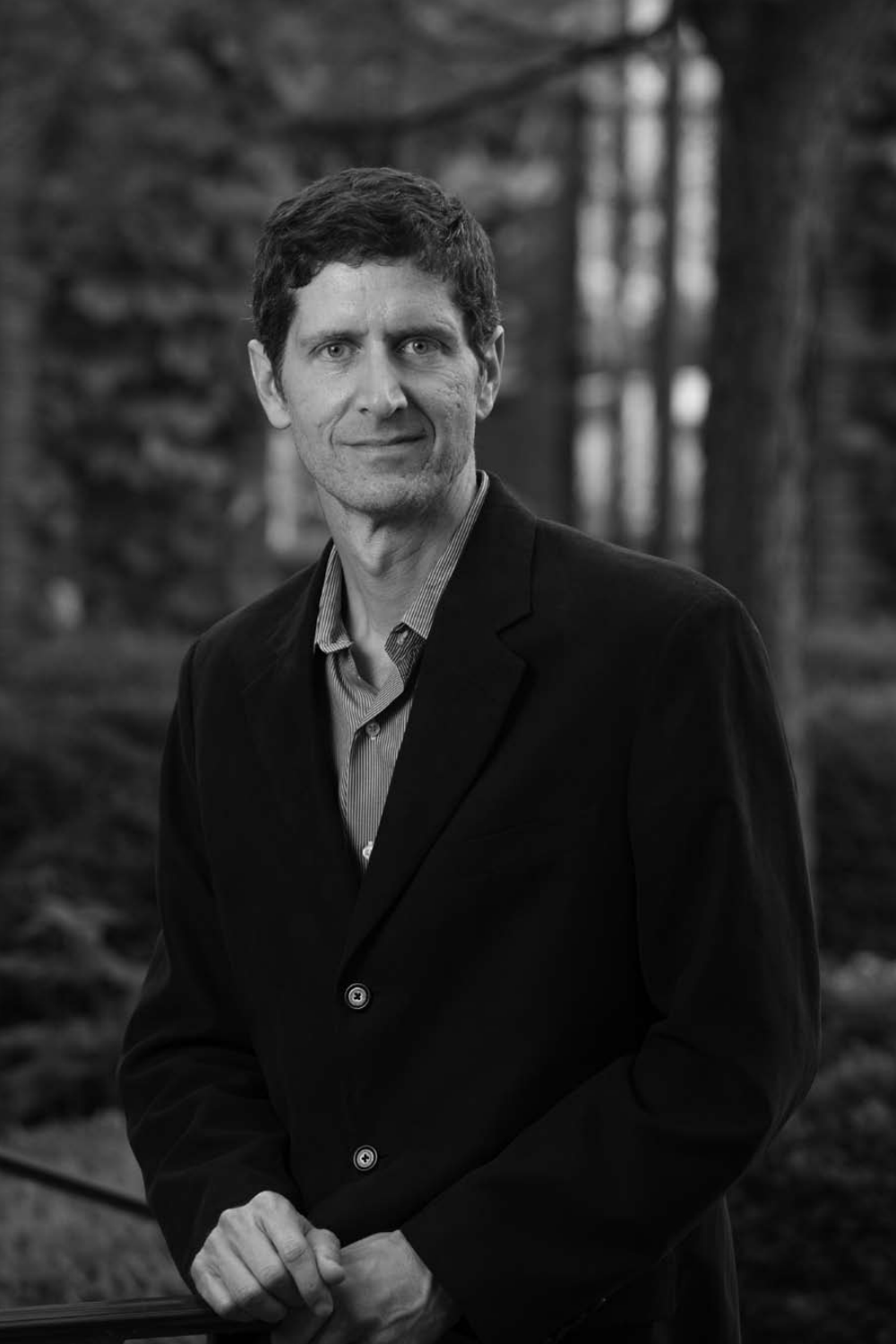# Exploring and Explaining How Criminal Law Really Works

 ${\rm A}^{\rm FTER~A~CLERKSHIP~WITH~CHIEF~JUDGE~DOLORES~SLOVITER}$  of the U.S. Court of Appeals for the Third Circuit and a brief practice in corporate litigation, Darryl Brown practiced as a criminal defense attorney and was lead counsel in more than thirty jury trials in Georgia before beginning his teaching career. That experience triggered his sustained academic interest in criminal justice issues, which he developed while teaching at Washington and Lee University School of Law for several years before joining the Law School faculty in 2007, after visiting in 2004–05. While he has taught a

range of courses including torts, voting rights, and trial advocacy, most of his teaching in recent years has focused in criminal law, criminal adjudication, evidence, and white collar crime.

Criminal justice issues have also been the focus of his scholarship. It was the messy reality of practice in courtrooms and law offices in particular that led to an examination, in a range of work,

*Brown observes that criminal liability is not explained by culpability that is, not all culpable actors are prosecuted.*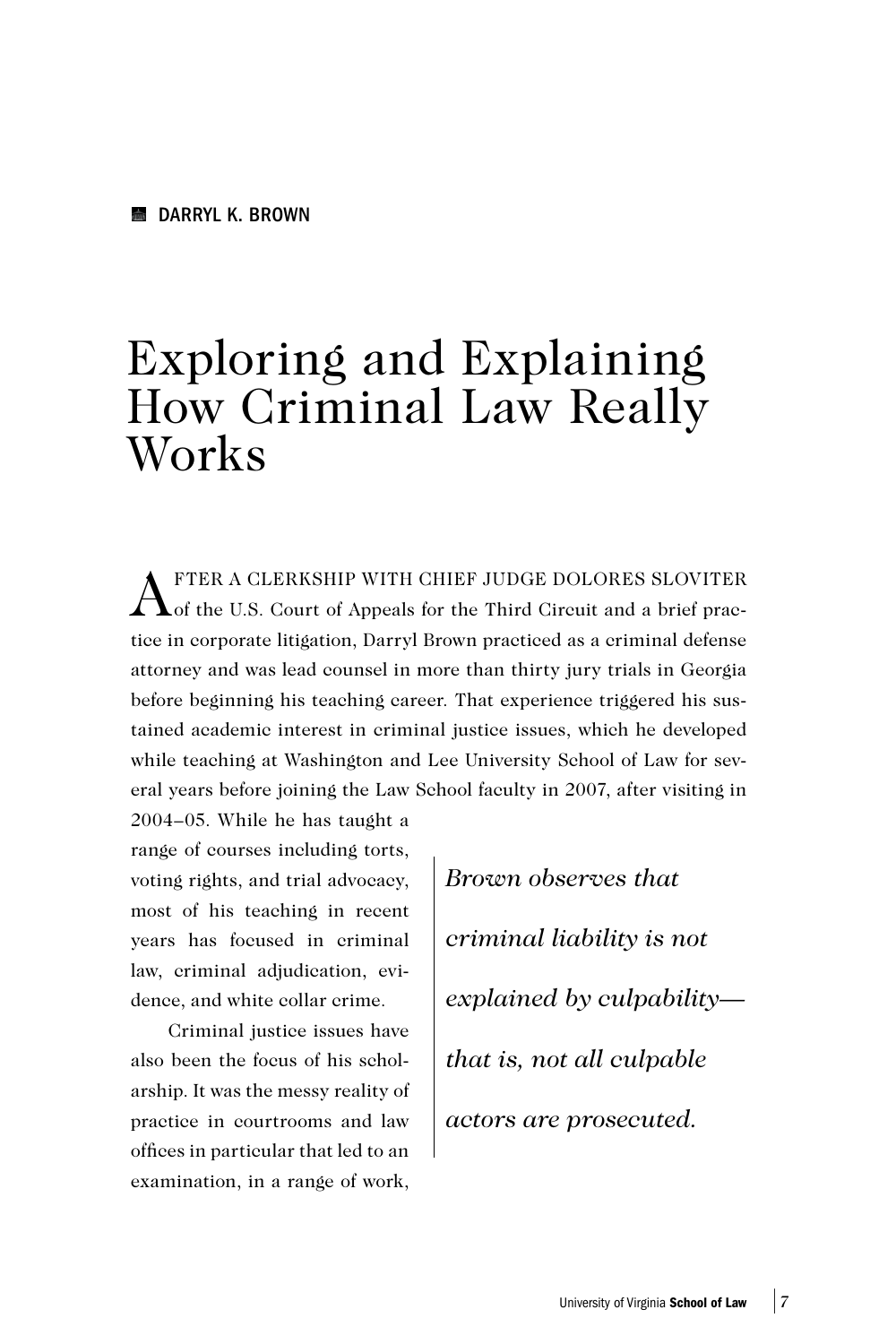on how juries and lawyers interact with, and give meaning to, criminal statutes and rules of procedure.

A pair of early articles sought to describe processes of criminal jury decision-making and their normative legitimacy in comparison with comparable decisions by other legal actors, especially judges. In "Plain Meaning, Practical Reason and Culpability: Toward a Theory of Jury Interpretation of Criminal Statutes," 96 *Mich. L. Rev.* 1199 (1998), Brown starts with the observation that juries in most jurisdictions are given instructions much like those he saw Georgia juries guided by: informed of the statutes under which defendants are charged and then tasked with determining disputed facts, they are told little more than to "apply the law" to the facts to reach a verdict. As judges and lawyers know, that is often easier said than done. A voluminous literature on statutory interpretation describes a complicated process, informed by a range of considerations and interpretive methods, that face *judges* when they must "apply the law." Yet juries receive little guidance in what this task might entail and are sometimes faulted when their verdicts seem to reflect something other than plain-meaning application.

Brown examined how juries go about reaching verdicts in ordinary criminal cases and whether their reasoning, and statutory application choices, accorded with familiar theories of judicial statutory interpretation. Utilizing videotape and transcripts from jury deliberations in real and mock trials, supplemented by empirical studies of jury decision making, Brown described how juries interpret statutes and found their substantive considerations, interpretive strategies, and occasional errors or biases to compare favorably with judicial interpretation. Juries are, for example, often pre-disposed to plain-meaning application of statutes, but they look as well to considerations such as a statute's purpose. Despite their solid instincts, the complexity of the task suggested to Brown that juries might be aided by instructions that offered more guidance on the basics of statutory construction.

In "Jury Nullification Within the Rule of Law," 81 *Minn. L. Rev*. 1149 (1997), Brown extended this understanding of juries' decisions on law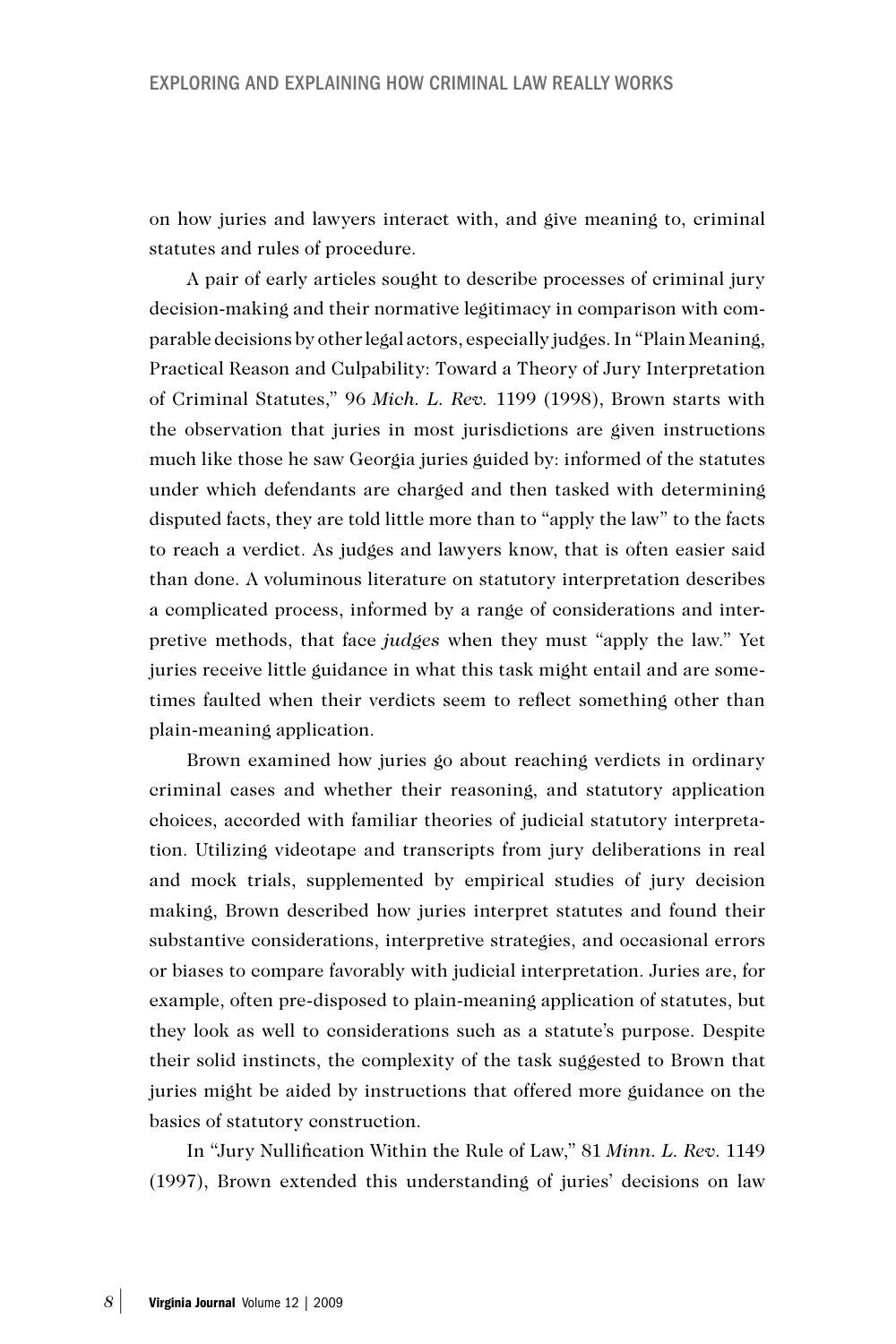application to consider whether decisions typically described as nullification could nonetheless be lawful. If nullification is a decision to acquit despite finding facts that support a guilty verdict under the applicable statute, such verdicts are typically described as violating the rule of law. But understandings of the rule of law, how law is constituted, and what law consists of have evolved from earlier views that understood law in narrow positivist and formalist terms—that is, a view that law consists, in criminal cases, only of a written statute that can be applied determinately or mechanically. Even positivist scholars such as H.L.A. Hart understood law to require at times reference to observable social practices, and Hart's great critic, Ronald Dworkin, insisted law requires as well reference to "principles of personal and political morality [that] explicit decisions presuppose by way of justification," so that it is possible that statutes can be "internally compromised" and "unprincipled." Even jurists inclined toward plain meaning approaches to statutory application, such as Justice Scalia, concede that at least judges must have good reasons for applying statutes' seeming plain meaning and should look for "any clear indication that some permissible meaning other than the ordinary one applies." Thus, when juries turn to the same considerations for rejecting the plainmeaning application of a statute, their verdicts, which look initially like lawless nullification, can be understood instead as falling within the rule of law on the same terms that judicial decisions do.

In subsequent scholarship, Brown has moved on to examine why criminal law is used to address some instances of wrongdoing while civil remedies are used to address others, even when the latter misconduct is covered by criminal statutes. In "Street Crime, Corporate Crime, and the Contingency of Criminal Liability," 149 *U. Pa. L. Rev*. 1295 (2001), Brown observes that criminal liability is not explained by culpability that is, not all culpable actors are prosecuted. Nor do the familiar grounds for prosecutorial discretion—state resources limits, first-offense status, or resulting harm—fully explain when we choose to prosecute. Moreover, there is wide variance in the use across the landscape of crime, from white-collar to "street" settings.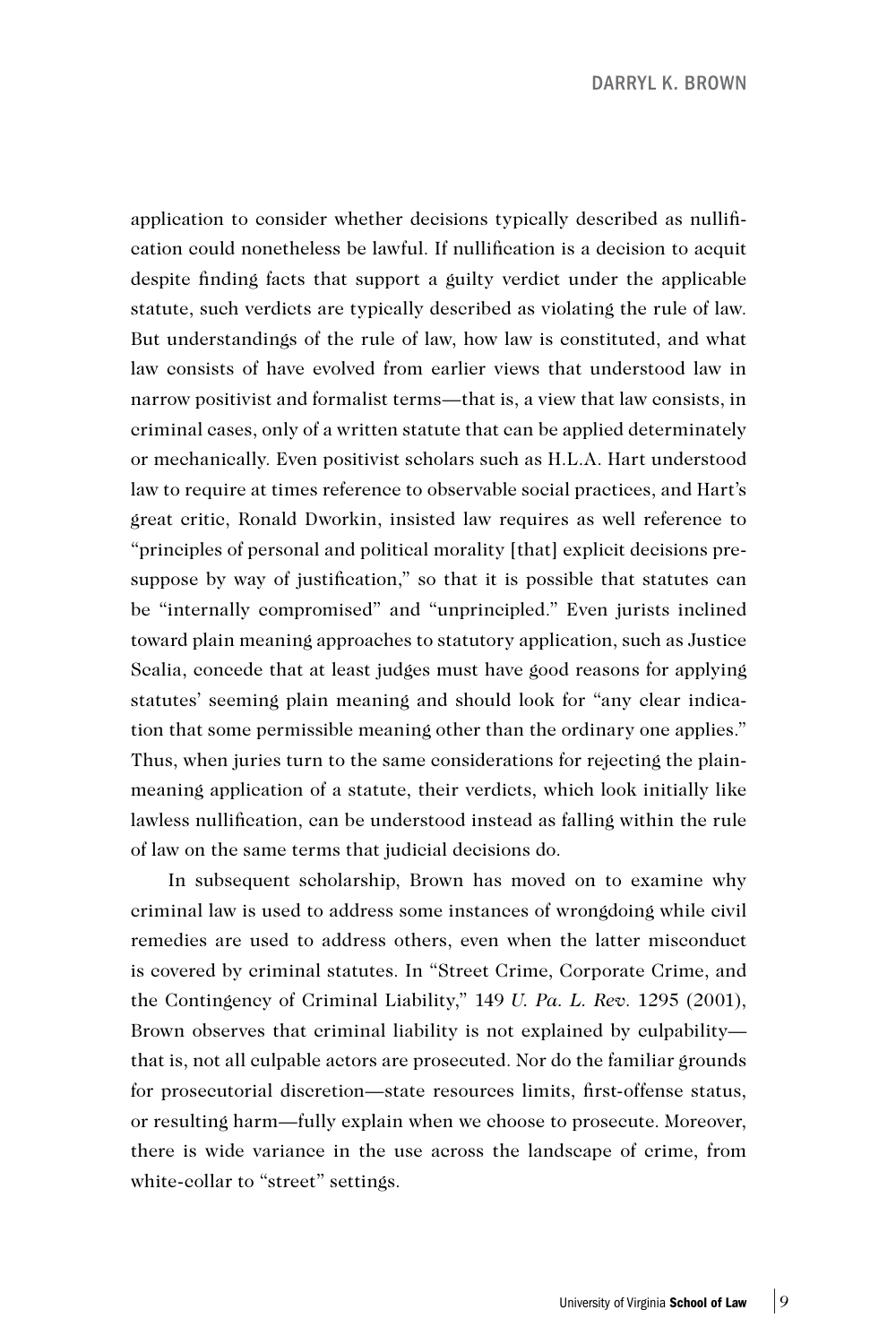Brown argues that the way we actually employ criminal liability demonstrates the contingency of criminal law, and culpability itself, on civil alternatives and social costs. Whether criminal law is used, in other words, depends on available alternatives to criminal punishment, including civil, administrative, and non-legal remedies, and it also depends on assessments about the social costs and benefits of criminal punishment, including the effects of punishment on third parties. These contingencies both produce and help explain some otherwise puzzling class-based disparities in criminal punishment. As Brown explains, we use criminal liability for "street" wrongdoing much more than we do for white-collar wrongdoing not because the former is morally worse or causes more harm, but because we have fewer alternative remedies for addressing streetcrime and because the ancillary costs of criminal punishment are often more visible and salient in white-collar settings.

In a follow-up article, "Third Party Interests in Criminal Law," 80 *Tex. L. Rev.* 1383 (2002), Brown explored further how the law sometimes explicitly accommodates concerns for the collateral consequences of punishment on third parties, despite its formal concern only with offenders' culpability and harm caused to victims. Third-party interests, for example, now appear in both prosecutorial charging guidelines and judicial sentencing decisions as rationales for leniency. Punishment may be moderated because offenders are sole caregivers to young children or critical employers in a community, and the effects of prosecution on such actors, who are closely tied to others, may affect decisions to charge in the first place.

Although we now accommodate third-party interests by moderating prosecution and punishment, Brown observes that we do so haphazardly and unevenly across the spectrum of criminal practice. Brown argues that third-party effects should be more routinely and consistently considered. While these practices conflict with the formal clarity of theories that supposedly organize criminal law—retributivism and deterrence-oriented utilitarianism—considering the impact of punishment on third parties is necessary in order to fully understand, and perhaps control, the impact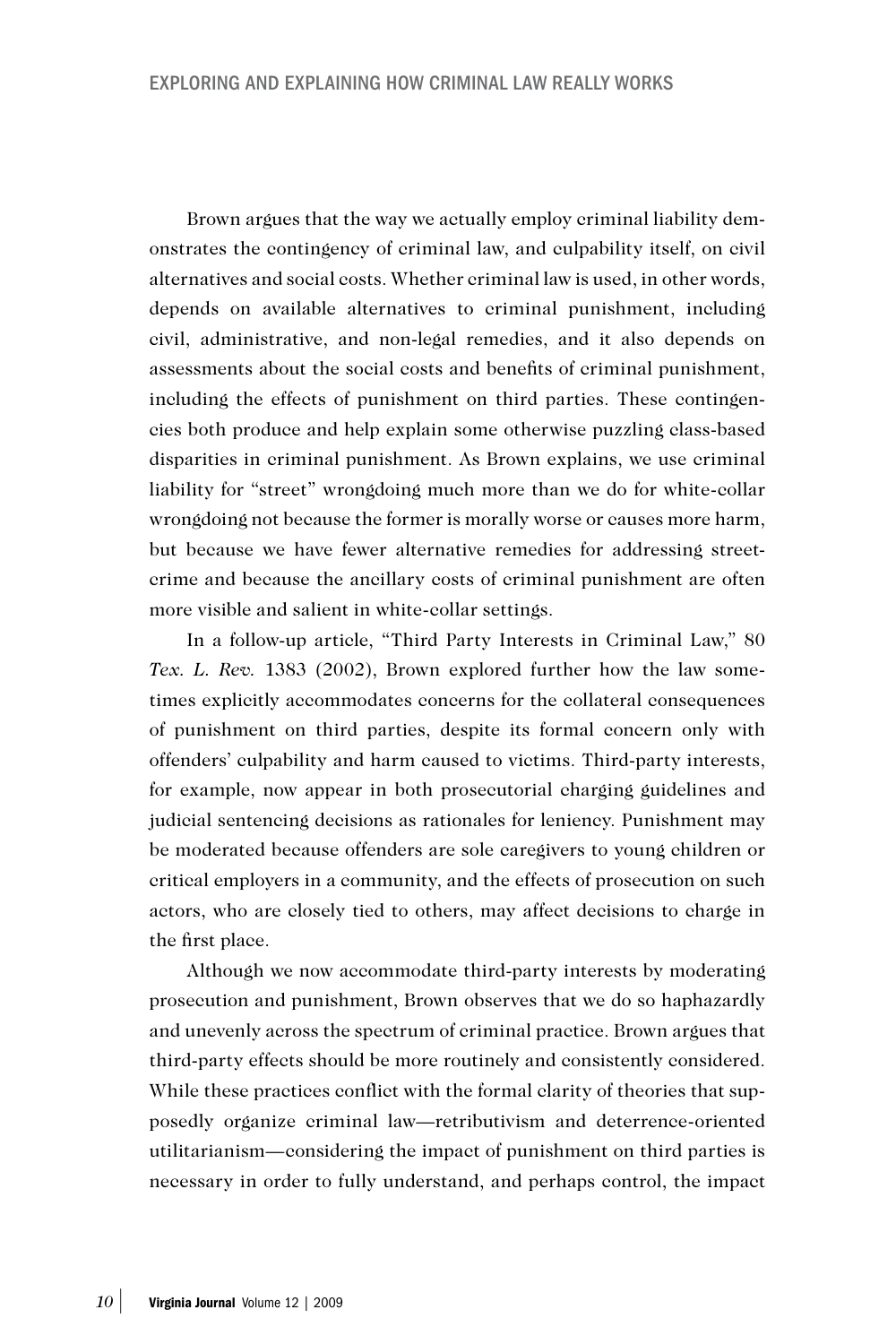of criminal law. Widespread enforcement in some relatively fragile communities, for example, may undermine the communities' human capital and social viability—offenders with criminal records are less attractive as employees and marriage prospects, for example. Moreover, mitigating third-party interests is necessary at times to maintain the legitimacy of criminal law, even as conflicting commitments to distributive fairness, retributive justice, and crime prevention sometimes necessitate punishment. The practice of criminal justice downgrades retributivism and deterrence commitments at times in order to view criminal law more as a pragmatic, administrative process that accommodates multiple, conflicting policy interests.

In more recent work, Brown has sought to reexamine the debate about "overcriminalization" and its implications for American criminal justice. The dominant story of American political process and criminal law is one of democratic dysfunction. Criminal law is a distinctive issue for legislatures and democratic politics generally. Legislators respond to strong majoritarian preferences that make votes against crime creation—or votes to repeal antiquated crimes—politically implausible. Thus criminal law is a "one-way ratchet:" it expands but does not contract. On this account, America's excessive criminal codes are products of structural failures in political process and democratic institutions.

In "Democracy and Decriminalization," 86 *Tex. L. Rev.* 223 (2007), Brown told the overlooked story of American jurisdictions' long and continuing history of legislative decriminalization. State legislatures have long records of repealing or narrowing criminal statutes. Even as criminal law has expanded greatly in some directions, it has contracted—dramatically so—in other spheres of activity. And democratic processes, especially legislatures, have been responsible for much of that contraction. Legislatures repealed most consensual sex crimes (before the Supreme Court's decision in *Lawrence v. Texas*), alcohol prohibition, many gambling offenses, a range of old mercantilist market regulations, and many "morals" crimes that were once widespread but gradually lost public favor, such as crimes of obscene literature, interracial marriage, and contraception distribu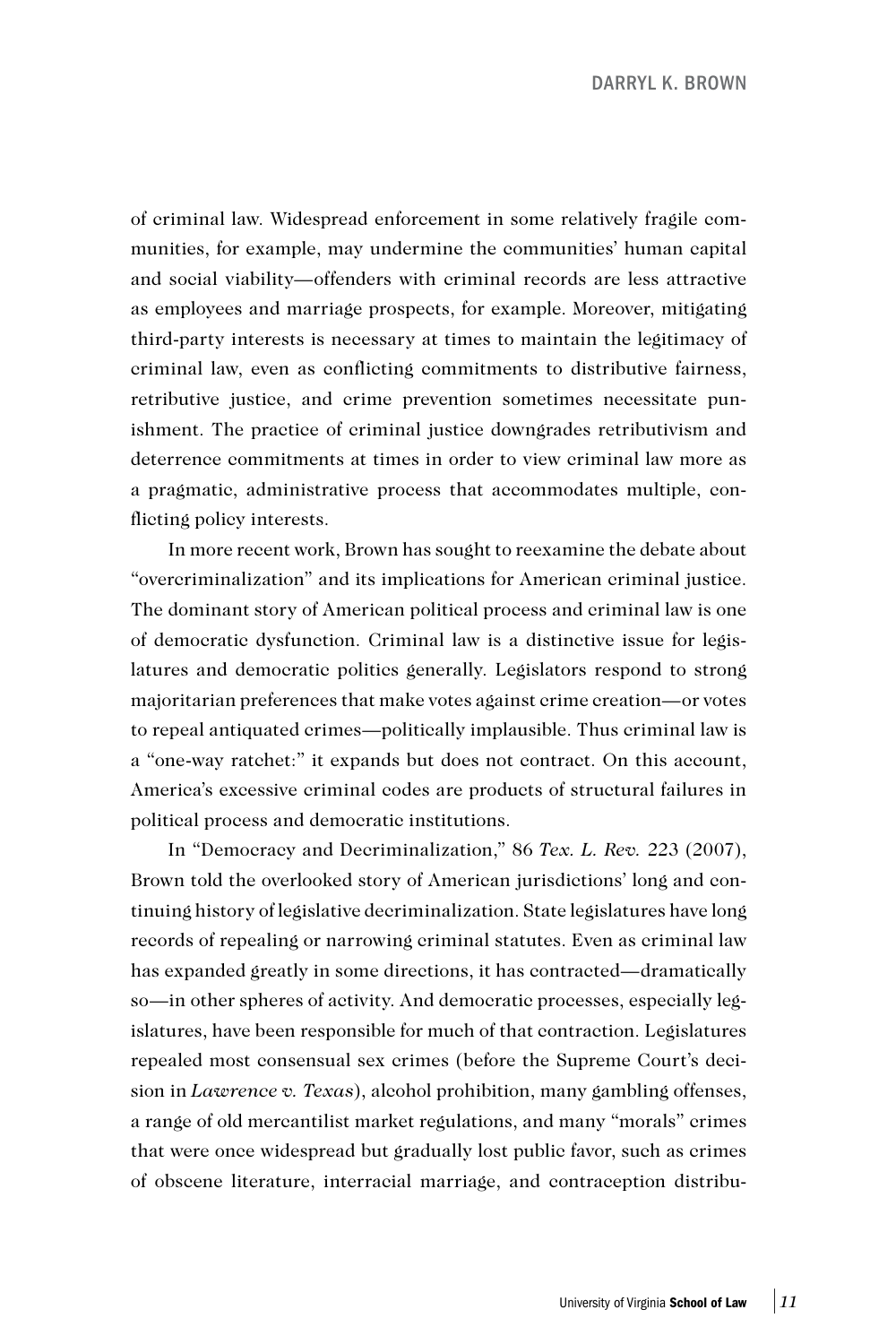tion. To this history, Brown added empirical evidence from a set of recent state legislative records that showed that contemporary legislatures decline to enact most bills proposing new or expanded criminal laws, including many that seem, on standard accounts, politically irresistible. The ratchet of crime legislation turns both ways, especially in state legislatures, and more than ninety percent of criminal law enforcement occurs at the state rather than the federal level. Moreover, while some examples of "overcriminalization" remain, data on charging, conviction, and sentencing practices suggest that what "overcriminalization" exists has little effect on criminal justice's well recognized problems of excessive plea bargaining, racial disparities, and high incarceration rates. Most prosecutions and sentences are for familiar, non-controversial crimes (with some drug crimes being the arguable exception here), rather than for the sorts of offenses that would be widely recognized as "overcriminalization."

Brown's ongoing work continues to focus on what might be viewed as the political economy of criminal justice—the processes and institutions that shape criminal law's substantive content but also its practice and its widespread effects. One work in progress looks at why the Supreme Court has never intruded on legislative decision-making and regulated substantive criminal law to anything near the degree it has chosen to regulate criminal procedure, and on how democratic processes, which work modestly well in revising criminal law, have worked so poorly in recent decades to keep incarceration rates in line with both American traditions and the standards of other advanced democracies.

In both past and current work, Brown has sought to bring new insights to old debates by questioning conventional wisdom and by looking beyond standard theories in an effort to understand how the institutions and institutional actors that shape criminal law actually function. His work, as a result, is fresh, provocative *and* grounded in reality, which is a rare combination in legal scholarship.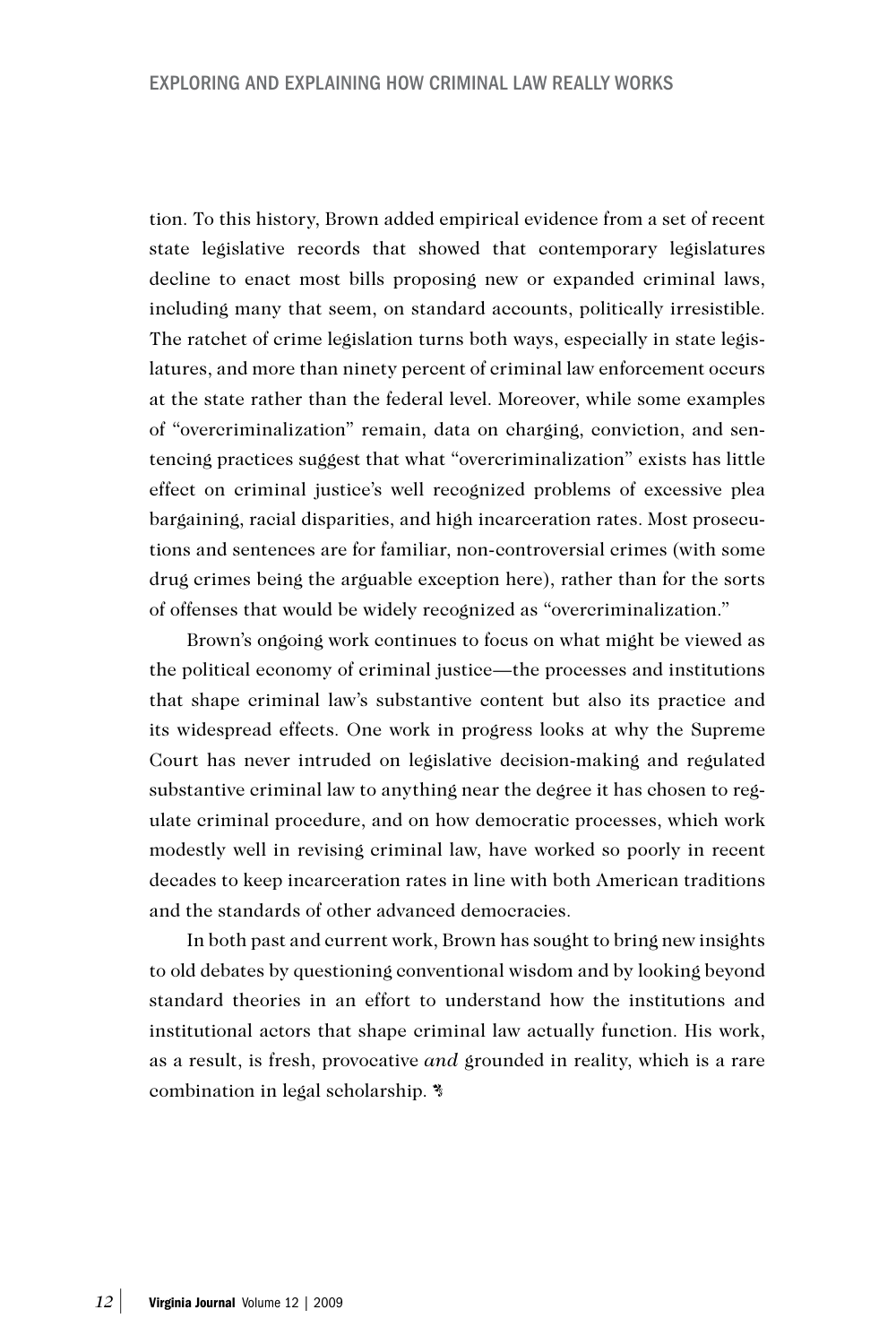## **EXCERPTS**

## Street Crime, Corporate Crime, and the Contingency of Criminal Liability

149 *U. Pa. L. Rev.* 1295 (2001)

Theories of culpability and punishment in criminal law seek to explain what conditions are necessary and sufficient for criminal punishment. Under a retributivist view, the defendant's fault or blameworthiness is not only necessary for punishment, but also functions as an affirmative, justifying reason to punish. Retributivism asserts a crucial role for criminal law's unique ability to express moral condemnation in addition to more concrete penalties, which civil sanctions often can inflict just as well. Retributivism implies that when the offender's conduct meets certain criteria, criminal punishment is not only justified but necessary; in fact, the state has a duty to pursue it. Deterrence, on the other hand, has no role for judgment of an offender's fault or culpability except to the extent that expressing such judgments furthers the deterrent effect of punishment. Deterrence theory, strictly conceived, does not look retrospectively at an offender's conduct for justification; its view is prospective, justifying a sanction as a means to reduce future wrongdoing.

Even when retributivism or deterrence offers affirmative, justifying reasons to punish offenders, however, in practice we seldom use criminal law to address such wrongdoing. Many considerations affect whether an offender will be charged and convicted beyond whether his conduct accords with the elements of a crime or defense. One aspect of this broader assessment is the jury judgment, which can assess an actor's particular circumstances to determine whether her actions are blameworthy or not. But this process of assessment also occurs at the initial stages of enforcement, when the police and prosecutors decide to arrest and charge, and it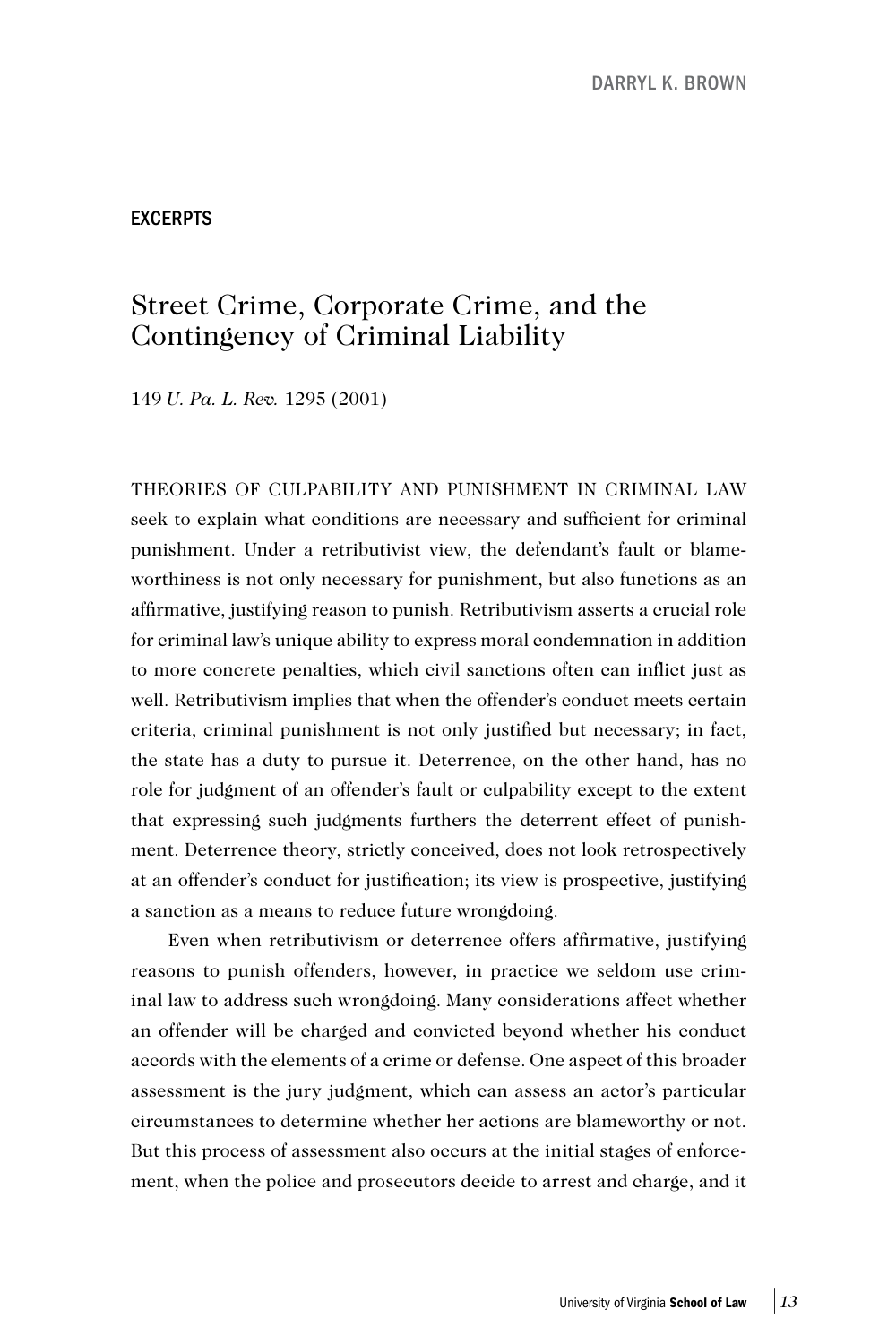is of even broader scope there. The assessment at that stage looks not only at the circumstances around the actor's conduct, but also takes account of a range of consequentialist concerns and practical considerations, such as management of limited resources. Further, such judgments are colored by social perspectives that help distinguish between otherwise similar instances of conduct. This broad range of criteria explains how the government answers the routine question that permeates criminal practice: when an offender has violated the law and a jury would convict her, on what grounds can the state decline to prosecute? Widespread declination is not fully explained by the common rationale of managing limited resources nor by the marginality of some criminal conduct, such as a first offense or causing minimal harm, because the state sometimes employs extensive civil remedies for serious wrongdoing covered by criminal statutes that is both intentional and imposes substantial harm.

To describe the actual working of criminal justice practice we need to uncover the criteria, beyond the legal elements, for imposing criminal culpability. Judgments of culpability are contingent not only upon the blameworthiness of an offender's acts, but also upon the perceived efficacy of criminal sanctions as a deterrent. Those assessments, in turn, depend on the alternatives to criminal law—public and private civil law, such as tort law or administrative regulation, as well as other social policy options, such as nonlegal crime prevention strategies like community youth programs and good corporate citizen campaigns. Further, use of criminal law hinges on the social costs of both crime and punishment. Finally, blameworthiness itself is not only weighed against these consequentialist concerns, but shaped by them.

Criminal law's expressive and retributive functions sometimes conflict because punitive approaches alienate offenders, reduce cooperation toward compliance, and may damage the legitimacy of law that is important for deterrence. Even when morally justified, retributivist sanctions can harm prevention efforts and reduce voluntary compliance. Faced with that irony, we sometimes decide to forgo prosecution of offenders for whom we have affirmative, justifying reasons to punish.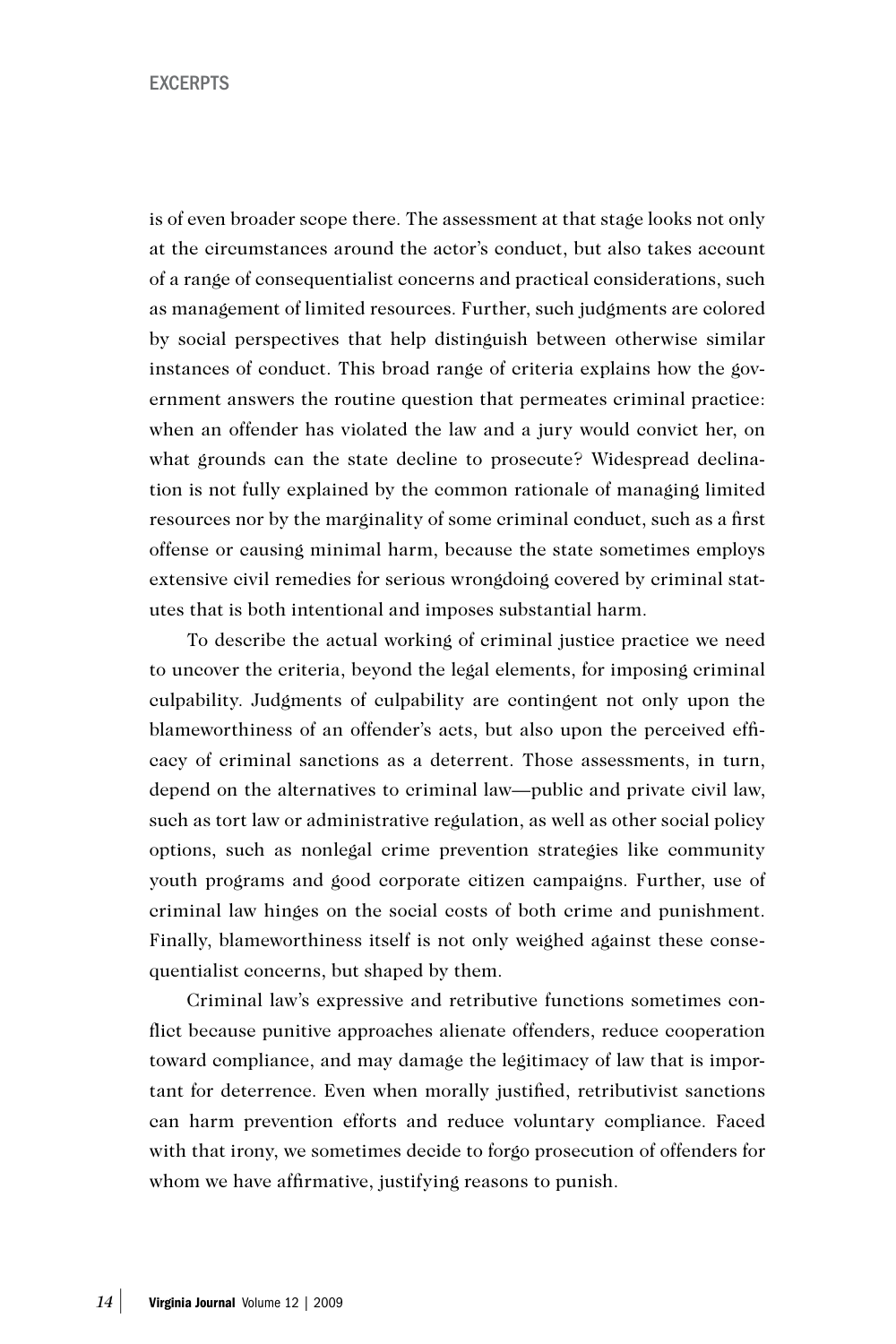Retributivist and deterrent motives also conflict. Determinations of criminal culpability are contingent on the criminal law's civil alternatives and on its utilitarian costs and benefits. But this conflict is mediated inconsistently, so that criminal liability is distributed more unevenly among white-collar or corporate offenders than it is among street offenders. This is not because of hard distinctions in those realms—different sorts of offenders, crimes, and possible remedies—but because of how we have developed, or failed to develop, civil alternatives to criminal law in each sector and the ideological lens through which we make those alternatives appealing. Corporate and white-collar crime prosecution differs from street crime prosecution because of its different mix of retributive and deterrence concerns, which leads corporate crime policy to take greater advantage of our knowledge of how social norms interact with law, of the social costs that accompany punishment, and of the alternatives to criminal law. Criminal law is a comparatively minor tool for addressing white-collar wrongdoing. For street wrongdoing, in contrast, criminal law remains the dominant instrument. Our white-collar crime policy has a much better mix of regulatory strategies, civil remedies, and criminal sanctions than our street crime policy does. Our practice of punishment contributes to unproductive retributivism in street crime law. We could instead treat street crime more like white-collar crime by expanding nascent policies already tested on a local scale but that depart from the punitive trend that now characterizes street crime policy.

Criminal law has long traditions of both retributivist and consequentialist premises. Street crime law maintains a relatively stronger emphasis on moral culpability and expressive condemnation. Corporate crime policy, in contrast, takes place more in a deterrence mode. This distinction in organizing rationales has significant implications for criminal justice policy choices. It supports a division that keeps street crime policy oriented toward dysfunctional models that emphasize criminal sanctions, while corporate crime policy is oriented toward a regulatory model in which criminal law plays a significant but supporting role.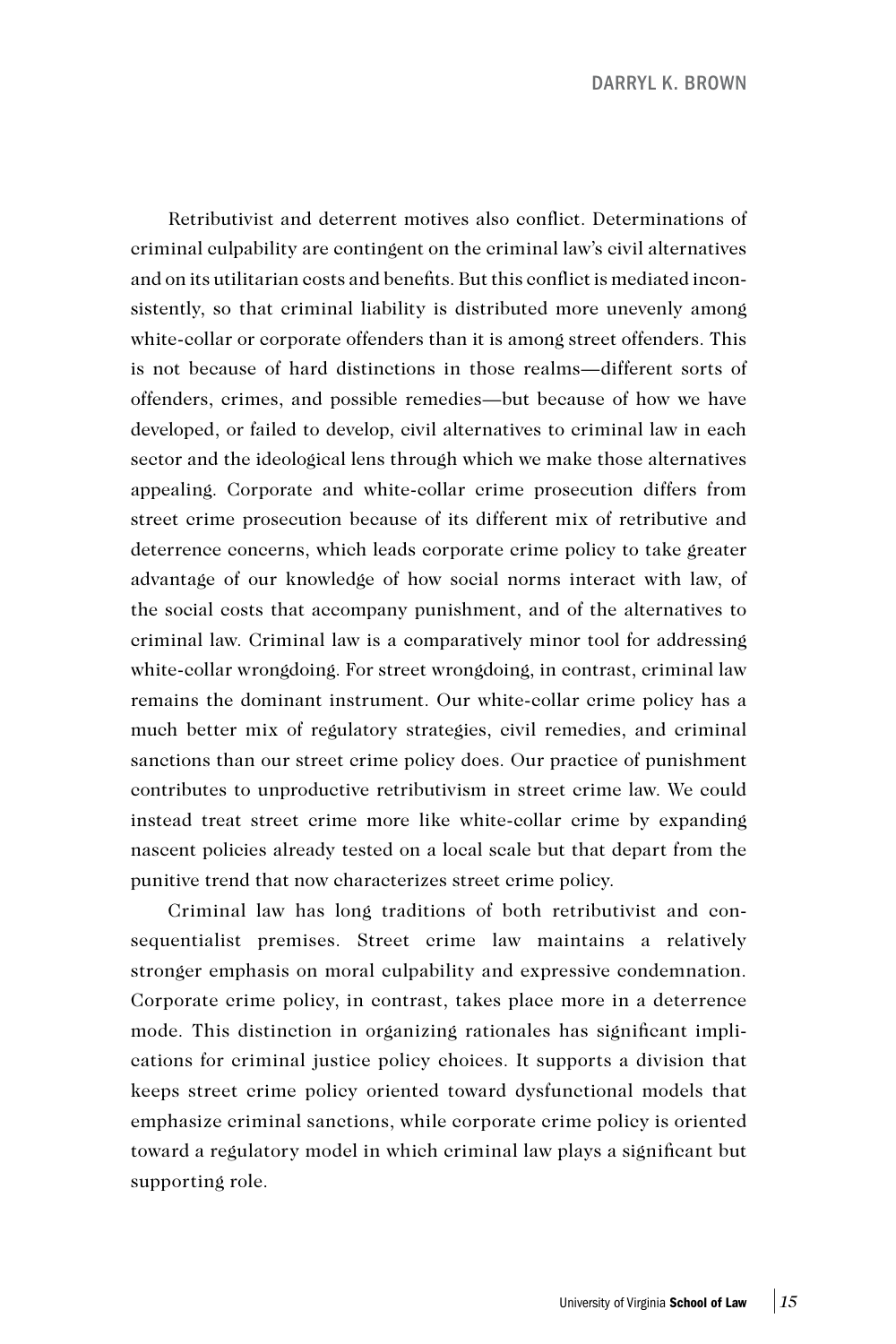Consequentialist arguments have gained ground in criminal law, as they have in legal thought generally, in large part due to the rise of economic analysis. Dan Kahan has recently described how the opposed rhetorical modes of deterrence and expressive condemnation function politically in criminal law discourse. Deterrence serves to suppress the emotional and political content of criminal law's meaning, while expressive condemnation puts that content front and center, making it the object of heated political debate. Deterrence rhetoric cools passions—it sounds like rational policy talk. Expressive rhetoric heats passions—it is a tool in the battle over which political and moral values criminal law will serve.

The deterrence-expressiveness modulation occurs not only through time, as political disagreement grows or diminishes with regard to criminal law; it also occurs across the landscape of substantive criminal law. Criminal law's unique feature is its moral expressiveness and the traditional background of thinking about criminal law's expressive meaning is street crime. The dominant responses for wrongdoing on the street are the death penalty, the wide support for imprisonment evident in dramatically longer sentences, and the lower ages at which youthful offenders are punished as adults. While we use deterrence rhetoric sometimes in street crime discussions, an expressive and retributive moralism drives policymaking. Retributivism accords with the individualistic, autonomous view of street offenders, free of context that we described in contrast to corporate liability premises.

Corporate criminal law, in contrast, operates firmly in a deterrence mode. Corporate criminal law is part of an elaborate regulatory regime governing firms and commercial activity, and utilitarian thinking is the overwhelmingly dominant mode of analysis for administrative law. The deterrence framework has a couple of implications for corporate criminal law. First, deterrence talk cools passions about the political content of corporate criminal law. It thereby helps to take political contention and moral outrage about such crimes off the table of public debate because it chills moral evaluation of wrongdoing in commercial settings. This is not to say, of course, that it is a foolproof means for doing so, as the savings and loan scandal of a decade ago boiled over into a public debate carried out in expressive idioms.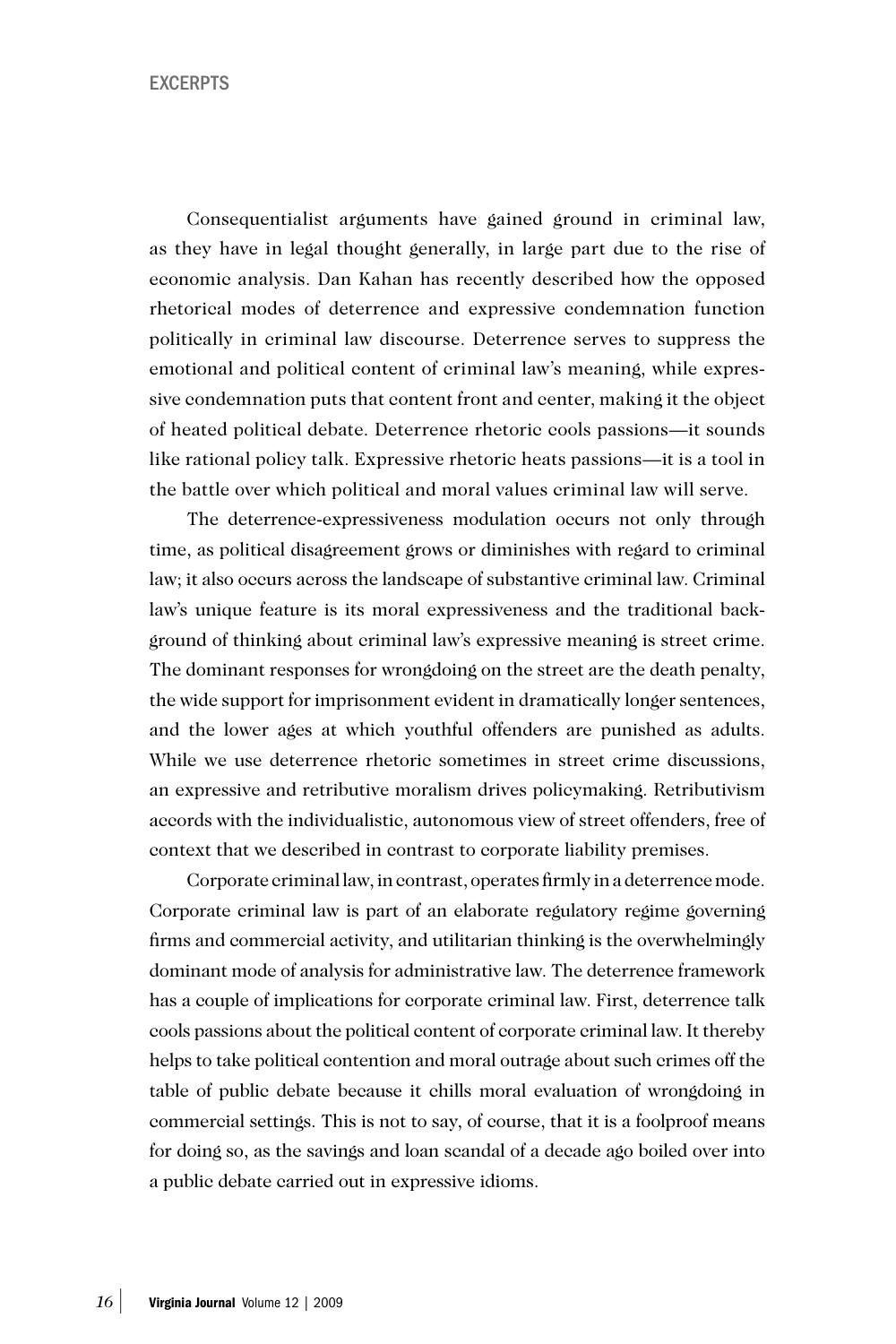Additionally, deterrence rhetoric implies that defendants are rational, reasonable actors who can be expected to respond sensibly to incentives. This is one reason why, for corporate wrongdoing, civil sanctions often seem appropriate substitutes for criminal sanctions. When all we are trying to do is deter bad conduct and foster socially desirable behavior, a civil fine can prompt a rational response from actors as well as a criminal one. Yet the rational actor implicit in the deterrence model adopts in a subtle way the social-being view of corporate actors noted above. If we are dealing with rational actors who we nonetheless recognize as vulnerable to social influence, then the incentives we set up for them should include factors present in their social setting. Thus, while the incentives we impose on street criminals are traditional punishments that also carry expressions of moral opprobrium, the options for corporate actors expand to include the much wider array of civil regulatory tools that not only punish, as civil fines do, but also change the offender's social environment to make offending less possible and less likely.

For instance, sanctions can take the form not only of traditional punishments like fines, but of voluntary pollution-reducing projects, reporting requirements, and other "enforced self-regulation" or "partial-industry intervention" mandates. These strategies change how offenders do the activity that led to crime in the first place, and they change the environment in which it is done by increasing supervision. That there is little objection to the lack of expressive power in such sanctions as pollutionreduction projects speaks to how thoroughly deterrence concerns trump retributive ones for white-collar wrongdoing.

When consequentialism dominates policies addressing wrongdoing and social harm, prevention and restitution goals take priority over judgments of culpability. Corporate regulation practice has responded to, and even led, scholarly literature critical of command-and-control punitiveness. Street crime regulation, with the exception of community policing strategies … has been largely impervious to scholarly assessment or to reform strategies that have affected comparable areas of public policy.  $\delta$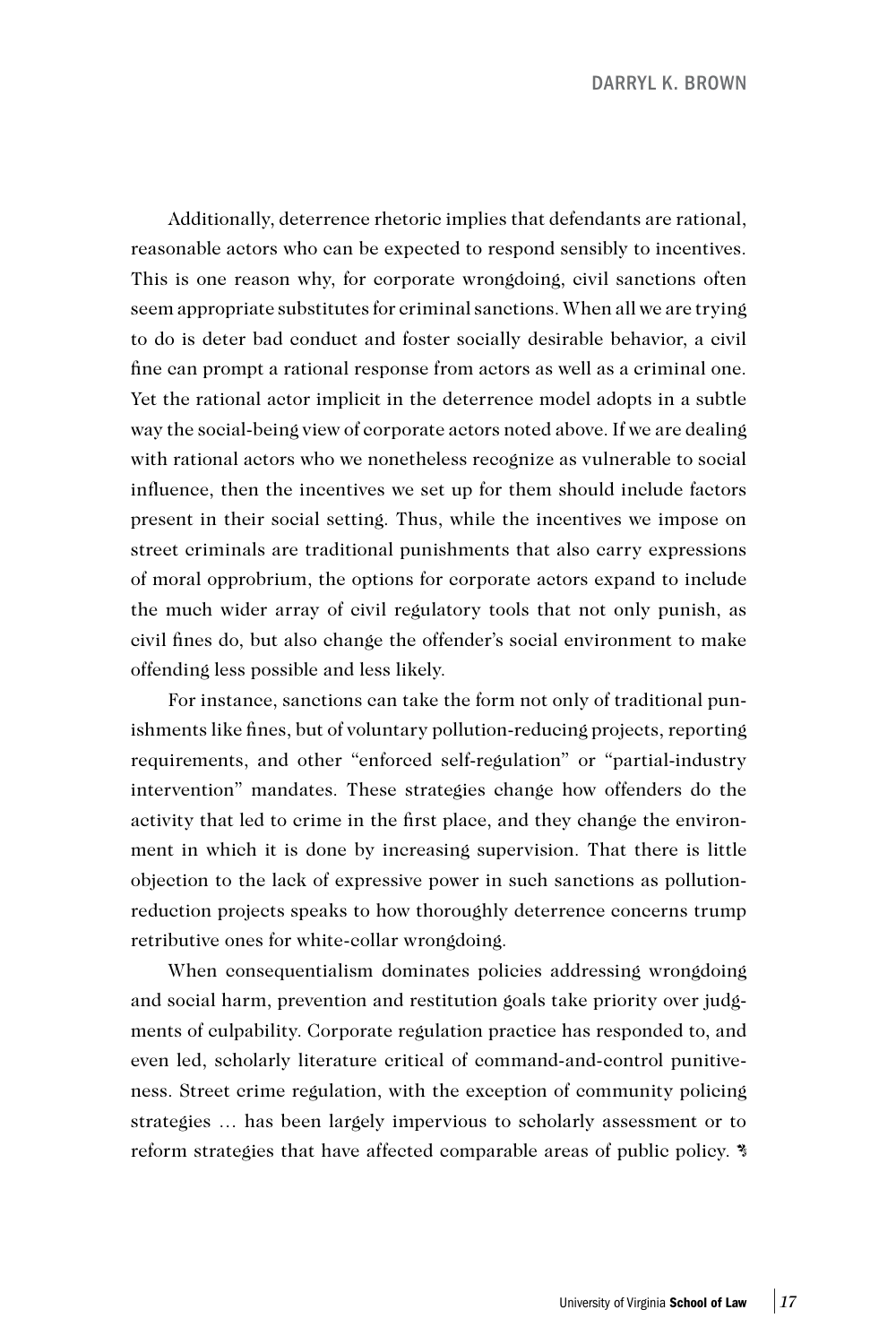# Democracy and Decriminalization

86 *Tex. L. Rev.* 223 (2007)

One of the great and intractable weaknesses of American democracy is its inability to create and maintain rational criminal law policy. The politics of crime are perennially perverse: the electorate demands that legislatures enact more crimes and tougher sentences, and no interest groups or countervailing political forces lobby against those preferences. The political process of criminal law legislation is, as several leading scholars have characterized it, a "one-way ratchet." Criminal codes expand but don't contract. The result is ever-expanding codes that have moved us "ever closer to a world in which the law on the books makes everyone a felon." This state of affairs does more than expose ordinary people to criminal punishment for innocuous behavior. It expands the discretion of prosecutors to the point of lawlessness because, with broad codes, they can effectively pick and choose offenders as well as offenses. It aggravates disparities in punishment because the same conduct is covered by multiple statutes carrying different sentences. It makes the criminal law incomprehensible to ordinary citizens. All these things undermine criminal law's legitimacy.

That, in a nutshell, is the consensus account of American criminal law politics and democratic process. And it is a formidable consensus: many leading American criminal law scholars have contributed to this account, and law reviews have hosted symposia dedicated to "overcriminalization" and the dysfunctional politics that perpetuate it. Few offer much hope for failures of democratic process that seem to be structural and irreparable. Legislative processes not only cannot cool the passions of the electorate in the service of rational social policy, they may exaggerate those passions.

A closer look at the contemporary practice as well as the history of American crime legislation, however, undermines this account of intractable democratic dysfunction. An overlooked story in the history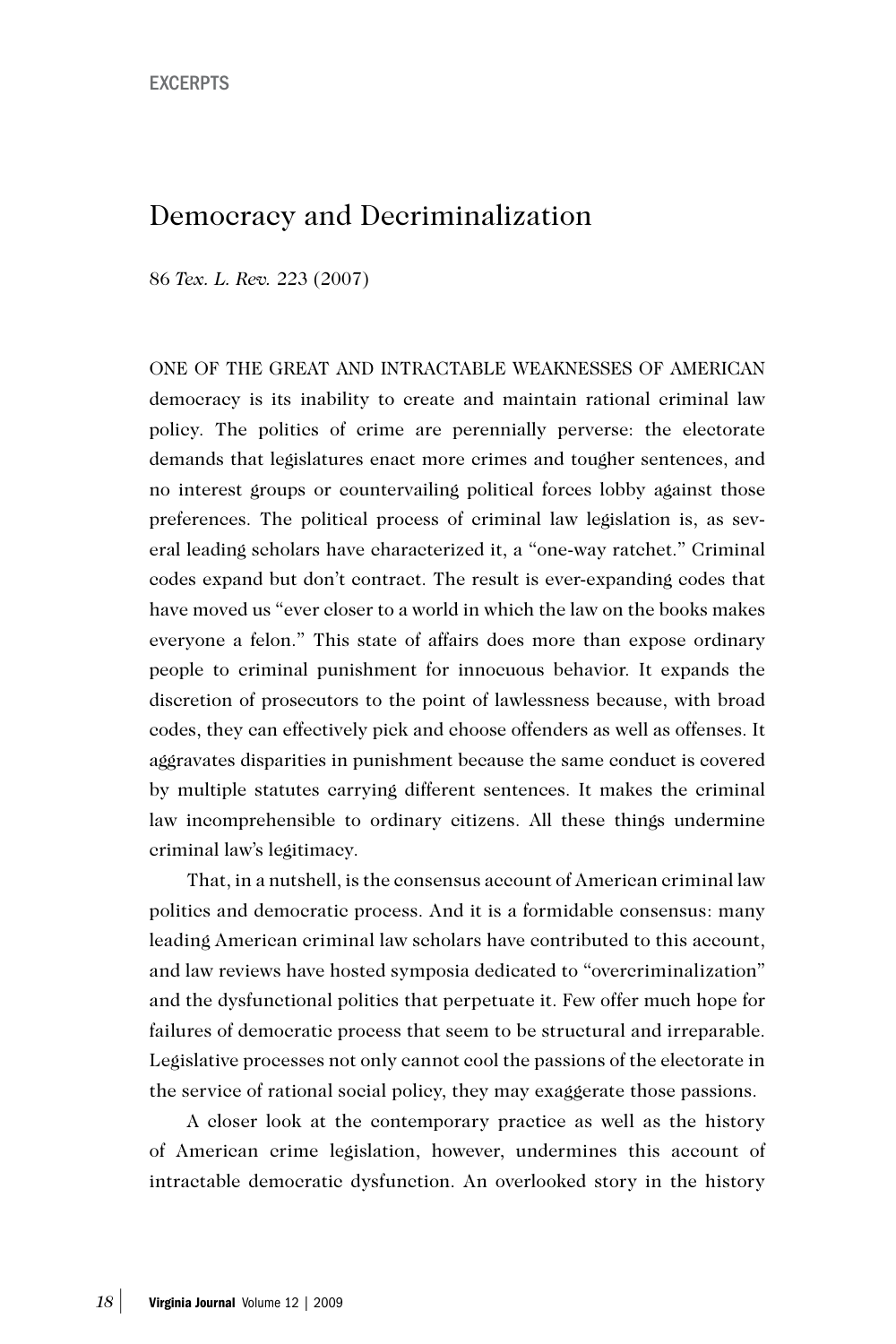of American criminal law is the ongoing process of decriminalization. State legislatures, in fact, have long and continuing records of repealing or narrowing criminal statutes, reducing offense severity, and converting low-level crimes to civil infractions. Even as criminal law has expanded greatly in some directions, it has contracted—dramatically so—in other spheres of activity. And democratic processes and institutions, especially legislatures, have been responsible for much of that contraction. The ratchet of crime legislation turns both ways. Moreover, evidence of state legislative records suggests that contemporary legislatures decline to enact most bills proposing new or expanded criminal laws, including many that seem, on standard accounts, politically irresistible.

Consensual sex was a topic of widespread criminalization in the Progressive era around the turn of the twentieth century. In that era every state that did not already criminalize sodomy passed legislation doing so. In many states, nonmarital, consensual sex and adultery were criminalized, sometimes at the felony level, as was some sexual conduct by married couples. But consensual sex has been an equally active topic for *de*criminalization since the early 1970s, largely by legislative repeal. Illinois repealed its sodomy law in 1962. Connecticut did so in 1967 (only two years after it unsuccessfully argued for the constitutionality of its criminal ban on contraception distribution in *Griswold v. Connecticut*). Between 1971 and 2001, legislatures in twenty-five states and the District of Columbia followed suit. (In another ten states, state supreme courts held that sodomy statutes violated state constitutions. In none of those states did legislatures succeed in amending state constitutions to allow sodomy prohibitions.) That widespread trend toward decriminalization left only fifteen jurisdictions with sodomy statutes on the books at the time *Lawrence v. Texas* declared such statutes unconstitutional. And that trend occurred despite the statutes' rare use against consensual sex (which might generate public disapproval) and despite their utility for prosecutors in sexual-assault cases that are difficult to prove under more appropriate rape or assault statutes.

Comparably, Congress, states, and localities in the late nineteenth and early twentieth centuries also widely criminalized expressive con-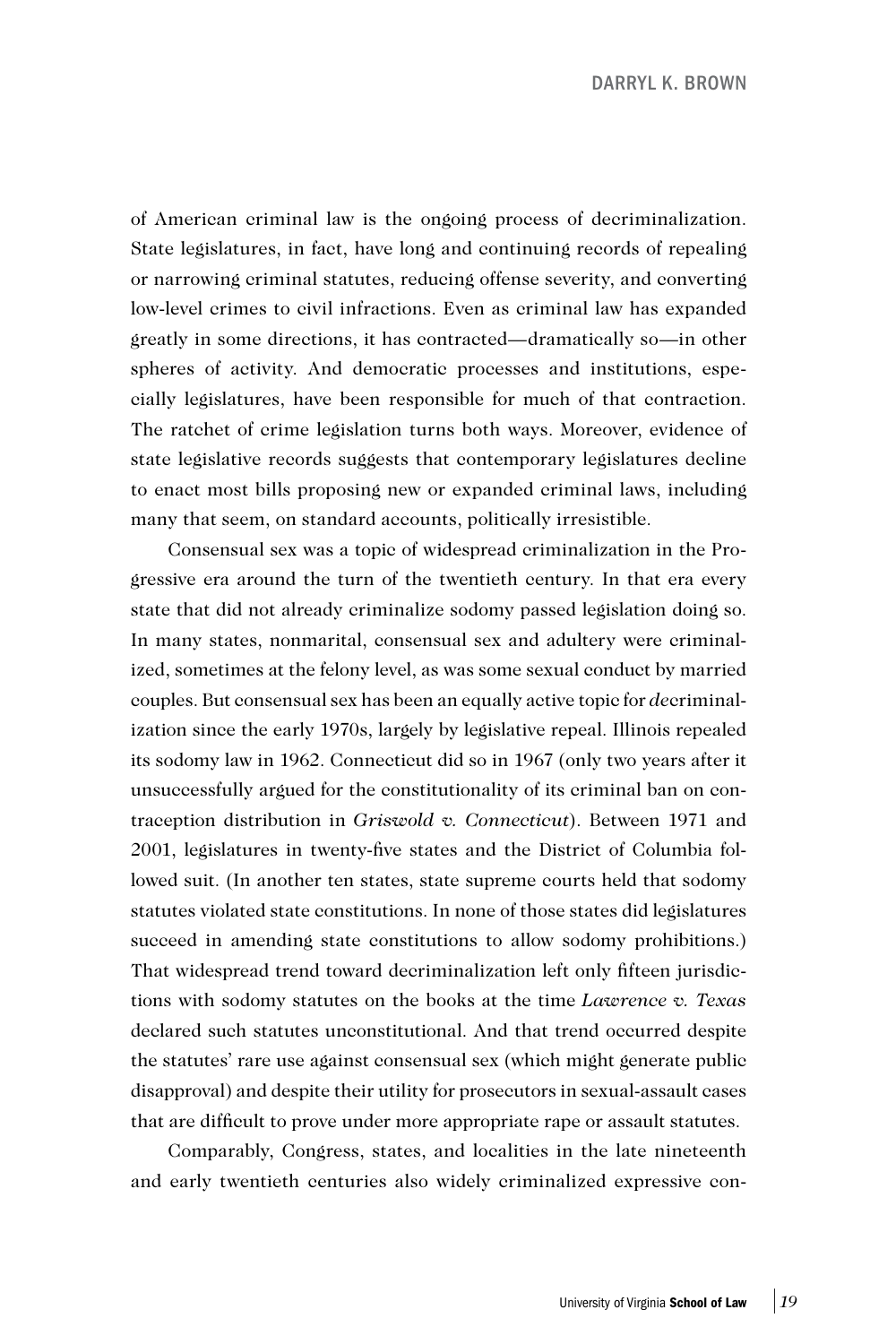duct, especially when sexually suggestive (including lewd dress and cross-dressing) but also when overtly political. At the height of World War I, Congress severely criminalized speech critical of the U.S. government with the Espionage Act of 1917 and the Sedition Act of 1918. The statutes made it a felony offense to, among other things, use "disloyal, profane, scurrilous, or abusive language" about the U.S. government, flag, or armed forces. Yet in the wake of the war's end, Congress repealed most of the statutes' provisions. Congress and federal officials also barred explicit or obscene publications. Film and book censorship, mostly focused on obscene and immoral content, was aggressively enforced in many jurisdictions in the 1920s and 1930s through criminal prosecutions as well as civil actions; targets famously included such novels as *Lady Chatterley's Lover, An American Tragedy*, and *Candide*. Those activities were also decriminalized in the latter part of the twentieth century through a mix of legislative and judicial action. Contemporary examples of jurisdictions seeking to regulate obscene and explicit conduct or media—especially outside of child pornography—pale in comparison to such regulation seventy-five years ago, even though First Amendment doctrine provides some (much diminished) basis for such restrictions.

One finds the same pattern with respect to criminalization of contraception, which was prohibited or restricted by federal law and in a patchwork of states a century ago. (Merely advocating repeal of laws restricting contraception could result in criminal conviction for "breach of the peace.") But by the time of *Griswold v. Connecticut*, most had been repealed; only Massachusetts restricted contraceptive use with anything like the severity of Connecticut's criminal statute barring use and distribution of contraceptives even to married couples. A comparable story describes the history of criminal miscegenation statutes. Interracial marriage was criminalized in at least thirty states at the midpoint of the twentieth century. In the fifteen years before the Supreme Court declared such statutes unconstitutional in *Loving v. Virginia*, half of those states repealed their miscegenation bans, a trend the Court noted in support of its decision. (We will note this same pattern below with respect to restric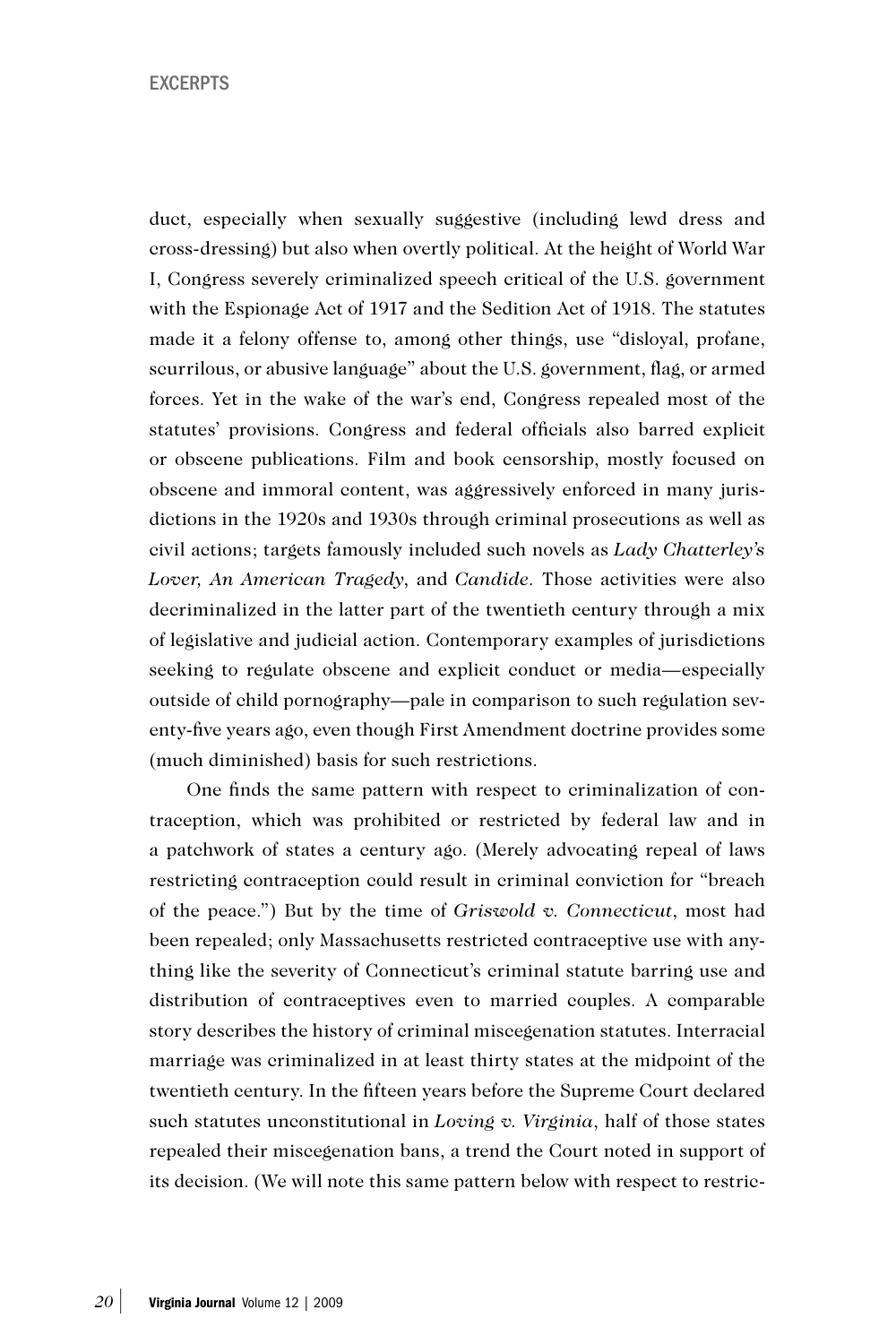tions on the use of capital punishment: state legislative reform led the way for constitutional interpretation restricting punishment.)

Decriminalization in these areas manifests a trend in public culture that legislatures (and courts) often reflect through law reform. We see the same pattern in gaming regulation, which is regulated by a mix of criminal and civil statutes. Nevada prohibited all gambling in 1909; it repealed that prohibition in 1931. Others followed to lesser degrees. In the 1930s twenty-one states legalized race tracks and betting on races. In the 1940s and '50s, most states decriminalized pari-mutuel betting and low-stakes charity gaming. By 1996, forty states allowed pari-mutuel betting, thirtyeight had state lotteries, and twenty-six had casinos. Note that gambling is the kind of activity that standard theories of legislative process would predict to be a likely candidate for decriminalization. Strong interest groups exist to lobby for legalized gambling, and states stand to gain revenue from gaming activity. Gambling is voluntary, consensual conduct, and government has other means to address the core criminal harms associated with gambling, such as control of gaming operations by organized crime groups.

National alcohol prohibition, instituted in 1919 with the passage of the Nineteenth Amendment and the Volstead Act (along with similar state statutes criminalizing alcohol distribution), was a sweeping criminalization that followed years of local moves to criminalize alcohol distribution. It was followed, of course, by a sweeping legislative decriminalization in 1933 with the passage of the Twenty-First Amendment. That repeal left alcohol regulation again as a state and local decision, and the trend since the 1930s has been a steady decline in criminalization, in most respects, of alcohol sales and use.

One component of post-Prohibition alcohol law is "blue laws" that restrict alcohol sales, often along with other retail activity, and that are often enforced with low-level criminal penalties. The trend here is similar and for similar reasons. Legislative action on laws governing Sunday alcohol and retail sales has been uniformly in one direction in recent years: deregulation and decriminalization. Here again we find powerful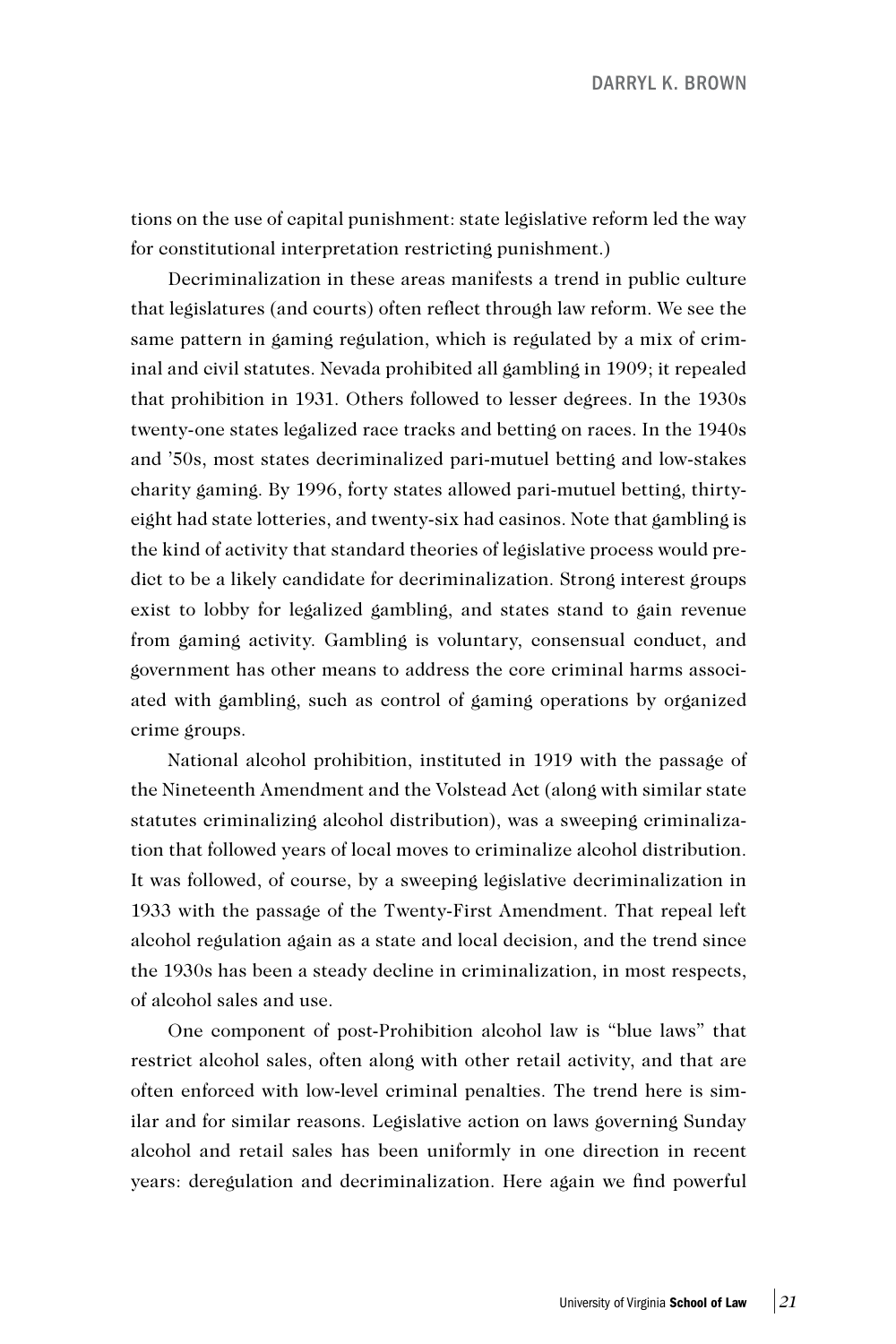interest groups—alcohol manufacturers, distributors, and retail stores lobbying on the side of decriminalization.

For an example of crime abolition driven by popular sentiment, consider the very strong trend of decriminalizing certain weapons offenses. Over the last two decades, most states have abolished crimes of carrying concealed weapons, which often carried felony penalties for repeat offenses. Currently, only four states still criminalize carrying concealed firearms and other weapons. The reason for this trend is not hard to discern: the National Rifle Association (NRA) has led a concerted effort to convince every state legislature to change the carrying of concealed weapons from a crime to a statutory right. Other groups have opposed these reforms, and public opinion has been roughly split in many jurisdictions, yet the NRA's campaign has met with consistent success. Similar interest-group dynamics explain the decriminalization that occurred when Congress failed to reauthorize the federal assault-weapons ban in 2004.

The same interest groups also drive legislatures to (modestly) decriminalize other conduct through expansion of defenses. In 2005, Florida enacted a statute that eliminated any duty for one employing force in self-defense to retreat even from public places instead of using force when it is safe to do so. That change makes legal what was once a criminal use of force. This reform is less meaningful for present purposes but worth noting. It shows again how powerful interest groups sometimes lobby for decriminalization; the NRA pushed the Florida law and plans the same campaign in other states. It also demonstrates how criminal liability can contract even for violent crimes when the debate is framed in a politically appealing way.

On this latter point, consider how legislatures have explicitly decriminalized other core violent-crime conduct. Intrafamily assault and battery was the subject of decriminalization for a period in the mid-twentieth century. In 1962, New York modeled a trend of that period followed by many states when its legislature passed a statute allowing domestic-violence victims to bring civil actions in family court rather than filing criminal complaints (the act *required* criminal courts to transfer proceedings to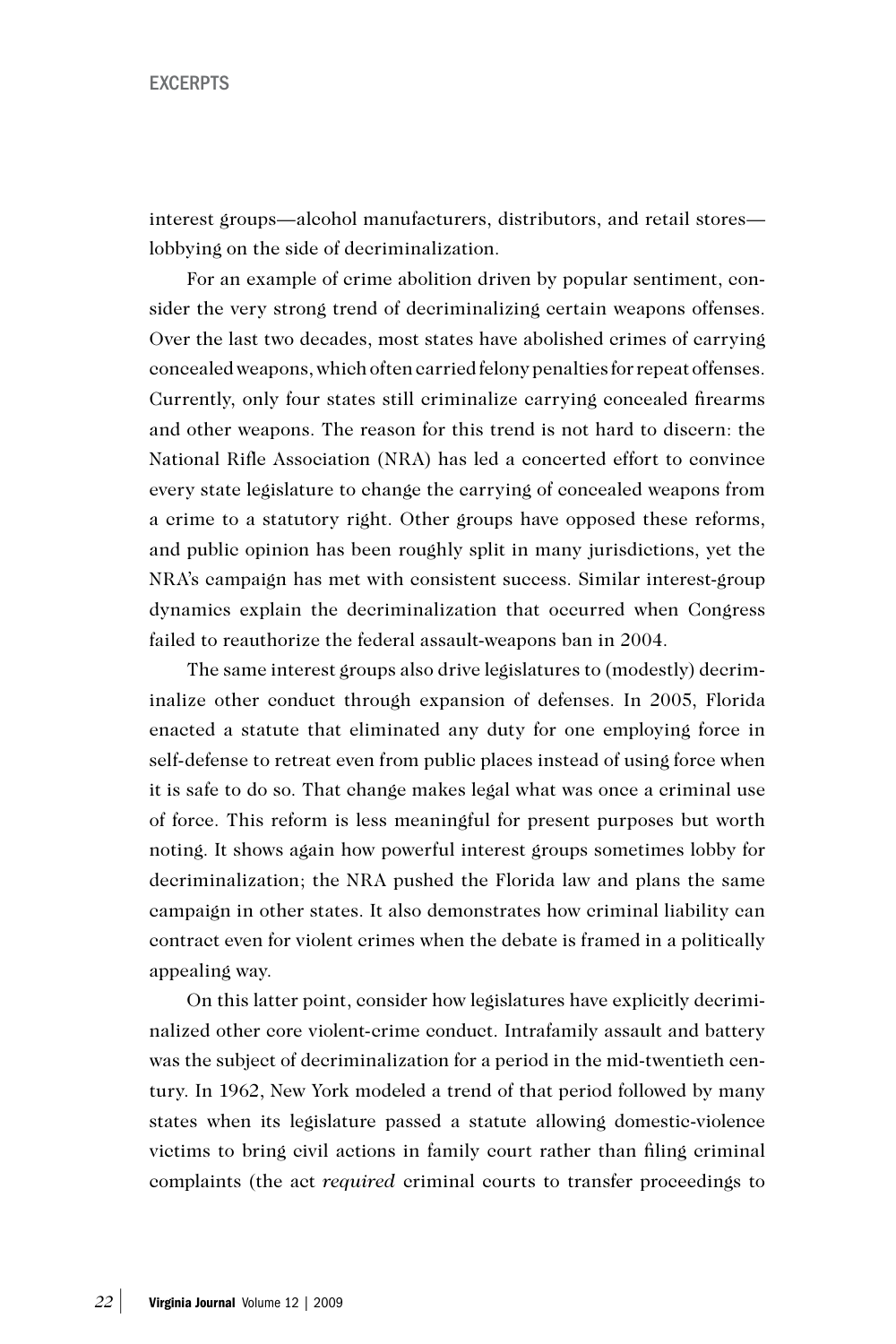the family court) so that judicial responses to domestic violence would focus on reconciliation and treatment rather than criminal punishment. Through the 1960s and 1970s, courts used the statute to transfer the full range of violent conduct to a civil forum—burglary, weapons, harassment, and assault-with-intent-to-commit-incest charges were handled civilly. The pendulum has swung the other way more recently; today, we mostly treat domestic violence again as a criminal matter. But the history nonetheless reveals a pendulum rather than a one-way ratchet: criminal law ebbs and flows in response to public opinion and social movement pressure.

We find the same political change of strategy with regard to public drunkenness and related street-disorder conduct. In the 1960s and 1970s, there was a notable (but not nationwide) movement among states to decriminalize public drunkenness and treat intoxication as a public health problem. Strategies of order-maintenance policing in the 1990s swung the pendulum back toward prosecution of small-scale public-disorder conduct in many jurisdictions, but this policy oscillation is another example of legislatures' capacity to contract criminal law.

On top of such broad trends and oscillating policy approaches to social problems, a more modest approach to criminal code reform, driven by government staff rather than social movements or interest groups, contributes to ongoing decriminalization. In 2004, Virginia abolished clearly wrongful but rarely prosecuted theft and fraud offenses, such as conversion of military property, sale of goods of another with failure to pay over proceeds, and overvaluation of property for purposes of influencing lending institutions (as well as sillier offenses, such as the crime of jumping from railroad cars). In 2003, Alabama redefined some felony thefts as misdemeanors by raising the amount required to make a theft punishable as a felony; Colorado raised amounts for a range of theft and fraud offenses a few years earlier (changes that make a rough effort at adjusting crime definitions for inflation). Colorado also abolished most loitering offenses (preserving only a ban on loitering on school grounds), repealed crimes of circulating political material without identifying the sponsor, downgraded the status of a harassment-by-stalking offense, and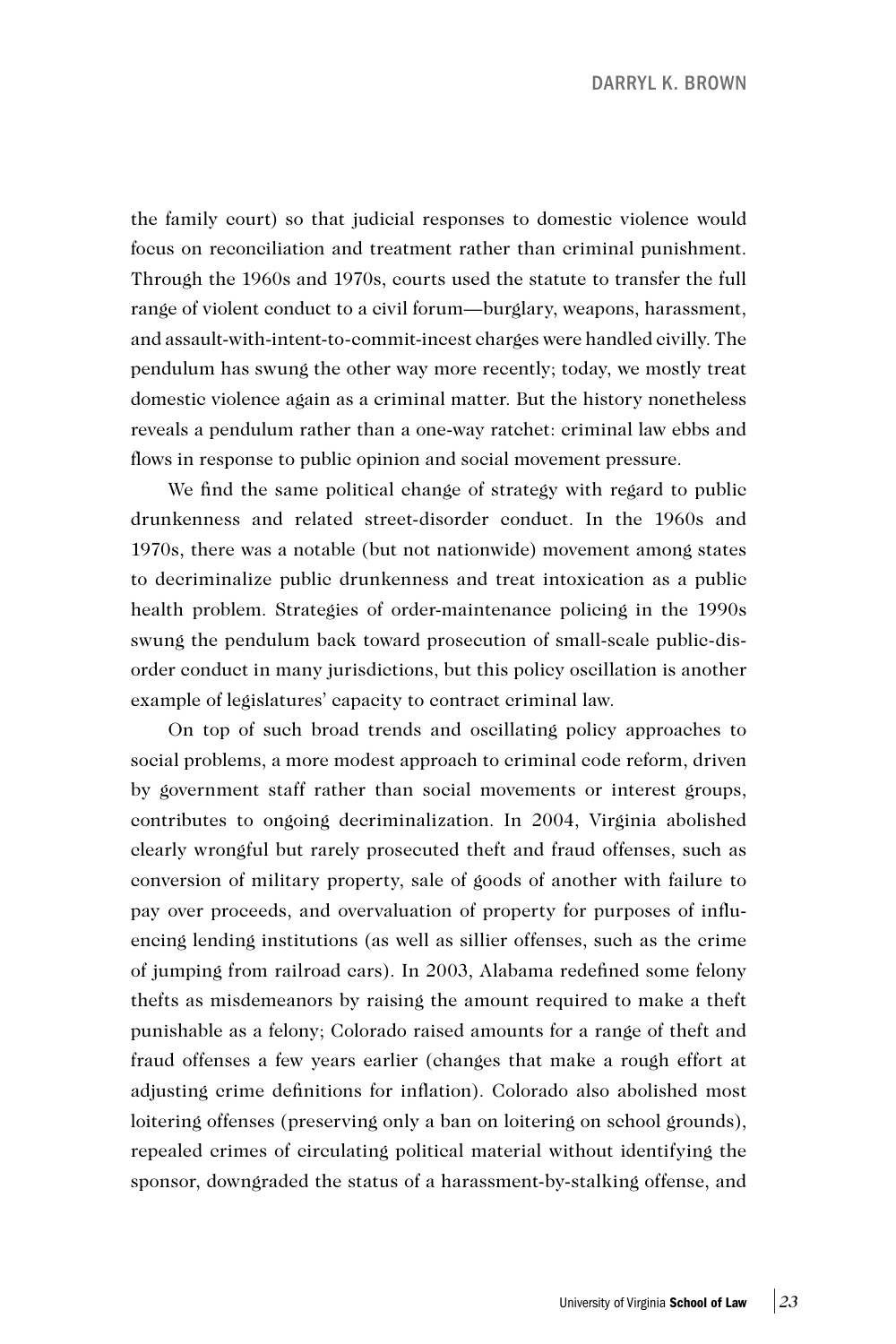reduced penalties for some drug offenders. Years earlier, many states lowered the age of consent for sex, thereby abolishing the crime of statutory rape when it involved older teenagers.

Democratic institutions constrain criminal law in another way as well. They decline to enact criminal statutes as a means to address social problems and reduce disfavored conduct. More than scholars typically imply, this occurs by legislatures considering but failing to enact criminal law proposals. Consider what we learn from databases of all criminal law bills introduced in a dozen sessions, over several years, from legislatures in three states—Pennsylvania, Texas, and Utah—whose legislatures and criminal justice policies represent a cross section across several parameters. Using data from each state's legislative information service, I compiled data sets of all criminal law bills both introduced and passed in twelve recent legislative sessions of these three legislatures (2003 and 2001 for all three states, and the most recent prior sessions available for each before 2001); from that I calculated passage rates of bills on criminal law topics. This allows a comparison of criminal-law-bill-passage rates with existing data on each legislature's overall bill-passage rate. That comparison is one way to measure whether criminal law proposals enjoy unusual legislative success.

The results show that criminal law bills succeed roughly as often as—in fact, probably slightly *less often than*—legislative proposals on other topics. Criminal-law-bill-passage rates were *lower* than the overall bill-passage rates in eight of the twelve legislative sessions studied. In Texas, criminal law bills had lower enactment rates than those for all bills in all four sessions studied. In Utah, criminal law bills had lower passage rates in three of the five years studied. Only in Pennsylvania was the criminal-law-bill-passage rate higher than the overall rate more often than not; it was higher in two of the three years studied (2003 and 2001 but not in 1996). Some of the differences in either direction are negligible, but the overall impression is that criminal law legislation does not have unusual success rates in these three legislatures with distinct internal procedures and political cultures.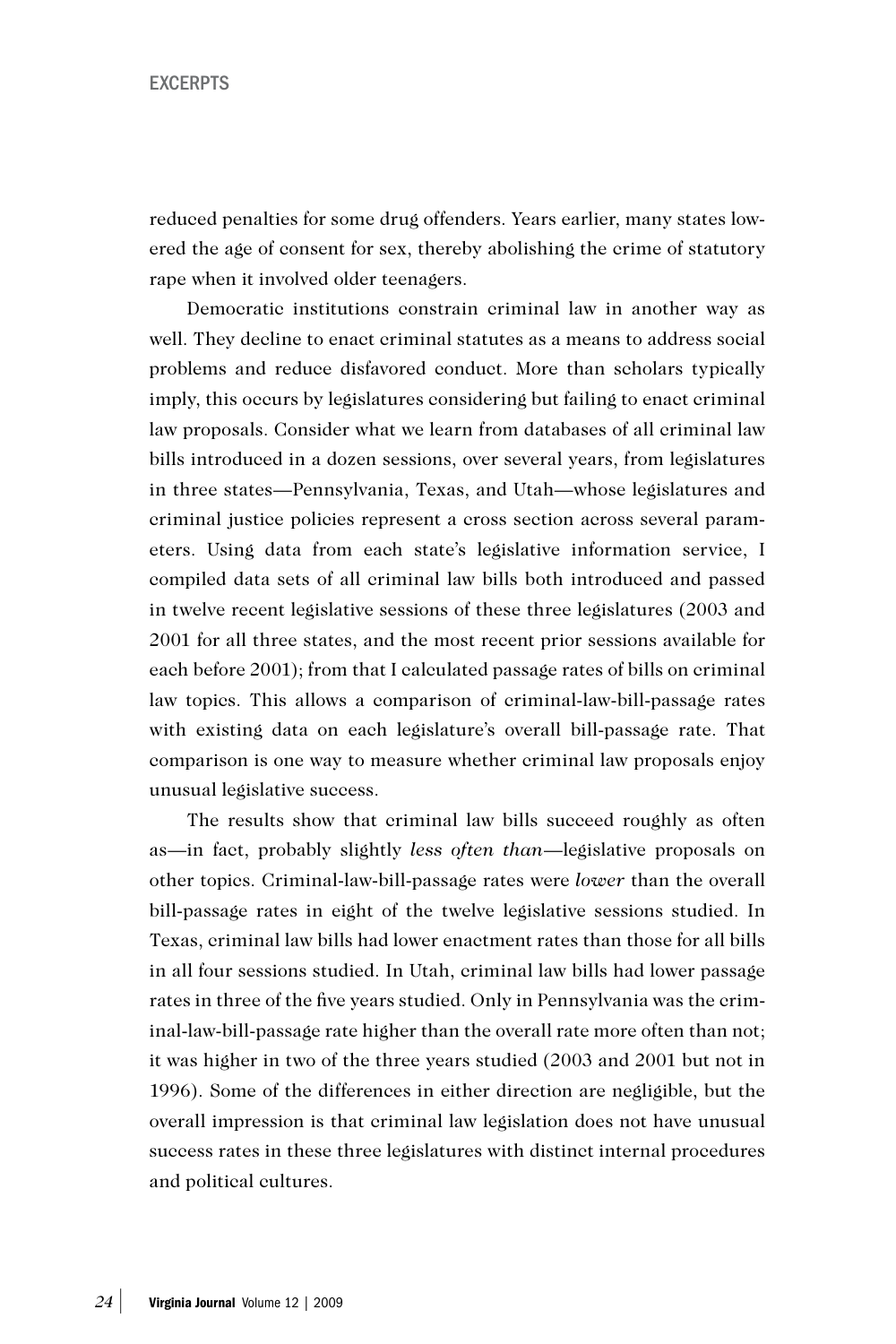What explanations account for this overlooked story of American decriminalization and noncriminalization? One is, perhaps surprisingly, majoritarian and interest-group pressures on legislatures; interest groups and popular opinion often support and sometimes drive decriminalization. Legislatures in fact criminalize relatively little conduct that most people think should be completely unregulated. Another is the little-noticed influence of policy expertise and structural choices in legislative process, such as legislatively appointed law-reform commissions. The odds of success for reform proposals initiated by professional staff improve with special procedural mechanisms employed by legislatures—mechanisms that legislation scholars have examined in some detail with regard to Congress in a range of civil law and policy areas, but have noted less in state legislatures and have largely ignored with regard to criminal law. And finally, when legislatures leave outdated crimes on the books, other components of democratic governance compensate: politically accountable prosecutors rarely prosecute (and thus effectively nullify) many crimes the public cares little about—and that scholars complain about.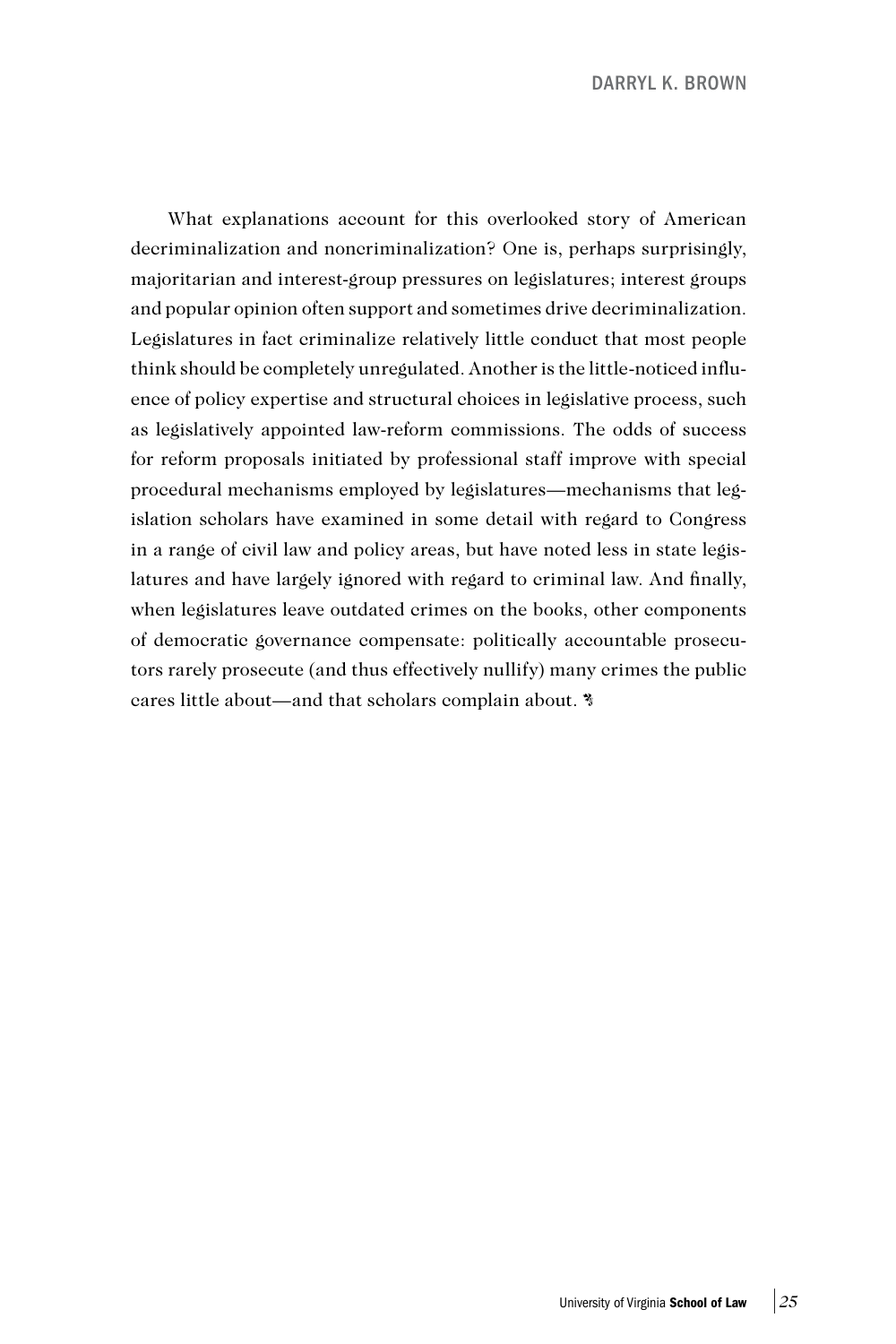## brown Bibliography

#### Books:

*Adjudication of Criminal Justice: Cases and Problems*(with R. Carlson and S. Crump) (Thomson/West, 2007).

#### Articles:

- "Democracy and Decriminalization," 86 *Tex. L. Rev*.223 (2007).
- "The Warren Court, Criminal Procedure Reform, and Retributive Punishment," 59 *Wash. & Lee L. Rev.*1411 (Fall 2002).
- "Judicial Instructions, Defendant Culpability, and Jury Interpretation of Law," 21 *St. Louis U. Pub. L. Rev.* 25 (2002) (published with proceedings from ISISC conference 1999).
- "An Overview of the American Criminal Jury," 21 *St. Louis U. Pub. L. Rev*. 99 (2002) (with Kimberly A. Mottley & David Abrami) (published with proceedings from ISISC conference 1999).
- "Third-Party Interests in Criminal Law," 80 *Tex. L. Rev.* 1383 (2002).
- "Watching Legislatures for Apprendi's Effects on Plea Bargaining," 5 *Cal. Crim. L. Rev.* 1 (2002), available at [www.boalt.org/CCLR/v5/v5brown.pdf](http://www.boalt.org/CCLR/v5/v5brown.pdf).
- "What Virtue Ethics Can Do for Criminal Justice: A Reply to Huigens," 37 *Wake Forest L. Rev*. 29 (2002).
- "Street Crime, Corporate Crime, and the Contingency of Criminal Liability," 149 *U. Pa. L. Rev.* 1295 (2001).
- "Criminal Procedure Entitlements, Professionalism, and Lawyering Norms," 61 *Ohio St. L.J*. 801 (2000).
- "Regulating Decision Effects of Legally Sufficient Jury Instructions," 73 *S*. *Calif. L. Rev.* 1105 (2000).
- "Correspondence: Criminal Procedure, Justice, Ethics and Zeal," 96 *Mich. L. Rev.* 2146 (1998).
- "Plain Meaning, Practical Reason and Culpability: Toward a Theory of Jury Interpretation of Criminal Statutes," 96 *Mich. L. Rev*. 1199 (1998).
- "Jury Nullification within the Rule of Law," 81 *Minn. L. Rev*. 1149 (1997).